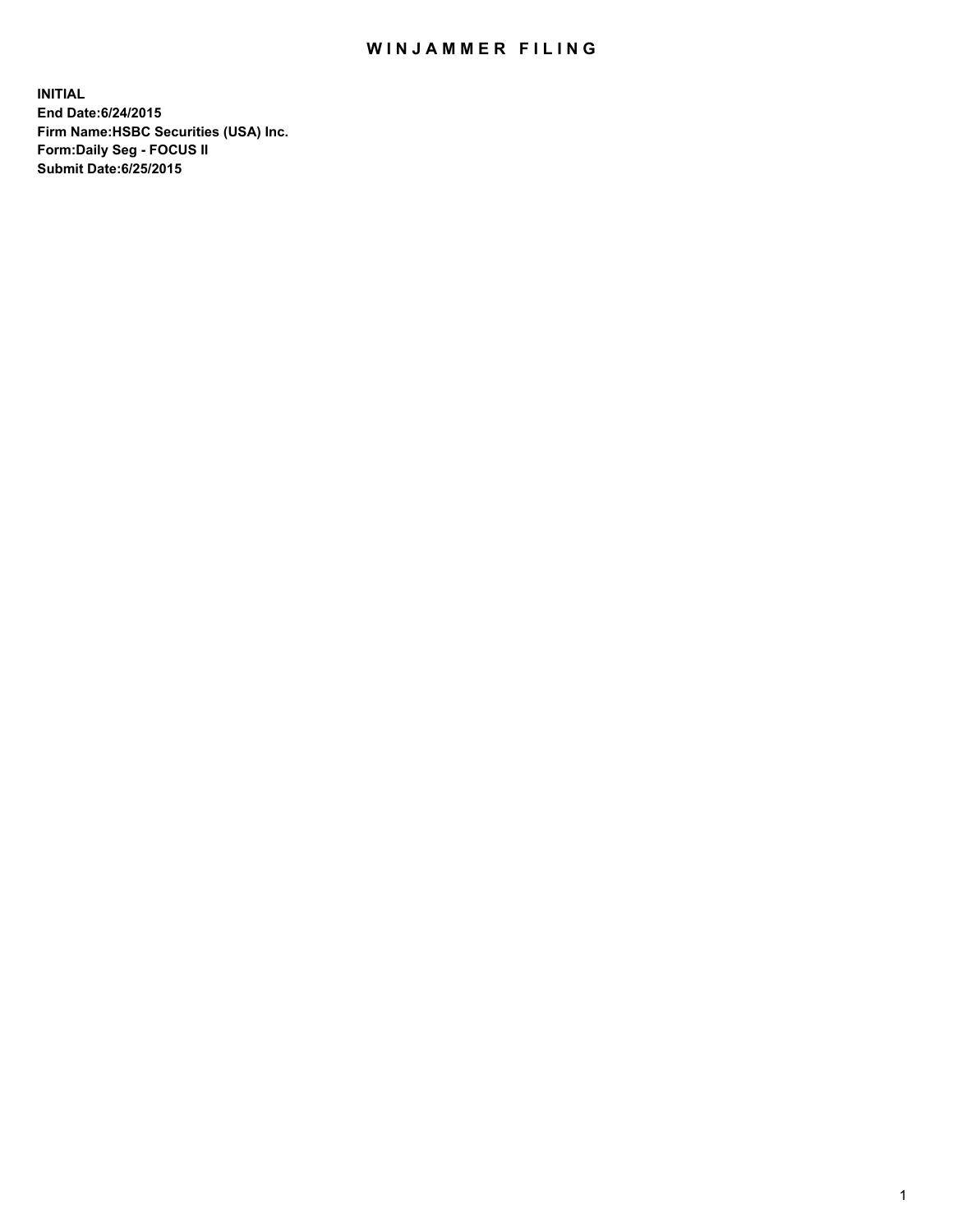## **INITIAL End Date:6/24/2015 Firm Name:HSBC Securities (USA) Inc. Form:Daily Seg - FOCUS II Submit Date:6/25/2015 Daily Segregation - Cover Page**

| Name of Company<br><b>Contact Name</b><br><b>Contact Phone Number</b><br><b>Contact Email Address</b>                                                                                                                                                                                                                          | <b>HSBC Securities (USA) Inc.</b><br>Steven richardson<br>212-525-6445<br>steven.richardson@us.hsbc.com |
|--------------------------------------------------------------------------------------------------------------------------------------------------------------------------------------------------------------------------------------------------------------------------------------------------------------------------------|---------------------------------------------------------------------------------------------------------|
| FCM's Customer Segregated Funds Residual Interest Target (choose one):<br>a. Minimum dollar amount: ; or<br>b. Minimum percentage of customer segregated funds required:%; or<br>c. Dollar amount range between: and; or<br>d. Percentage range of customer segregated funds required between: % and %.                        | 50,000,000<br>0 <sub>0</sub><br>0 <sub>0</sub>                                                          |
| FCM's Customer Secured Amount Funds Residual Interest Target (choose one):<br>a. Minimum dollar amount: ; or<br>b. Minimum percentage of customer secured funds required:%; or<br>c. Dollar amount range between: and; or<br>d. Percentage range of customer secured funds required between:% and%.                            | 10,000,000<br><u>0</u><br>0 <sub>0</sub><br>0 <sub>0</sub>                                              |
| FCM's Cleared Swaps Customer Collateral Residual Interest Target (choose one):<br>a. Minimum dollar amount: ; or<br>b. Minimum percentage of cleared swaps customer collateral required:% ; or<br>c. Dollar amount range between: and; or<br>d. Percentage range of cleared swaps customer collateral required between:% and%. | 70,000,000<br>00<br><u>00</u>                                                                           |

Attach supporting documents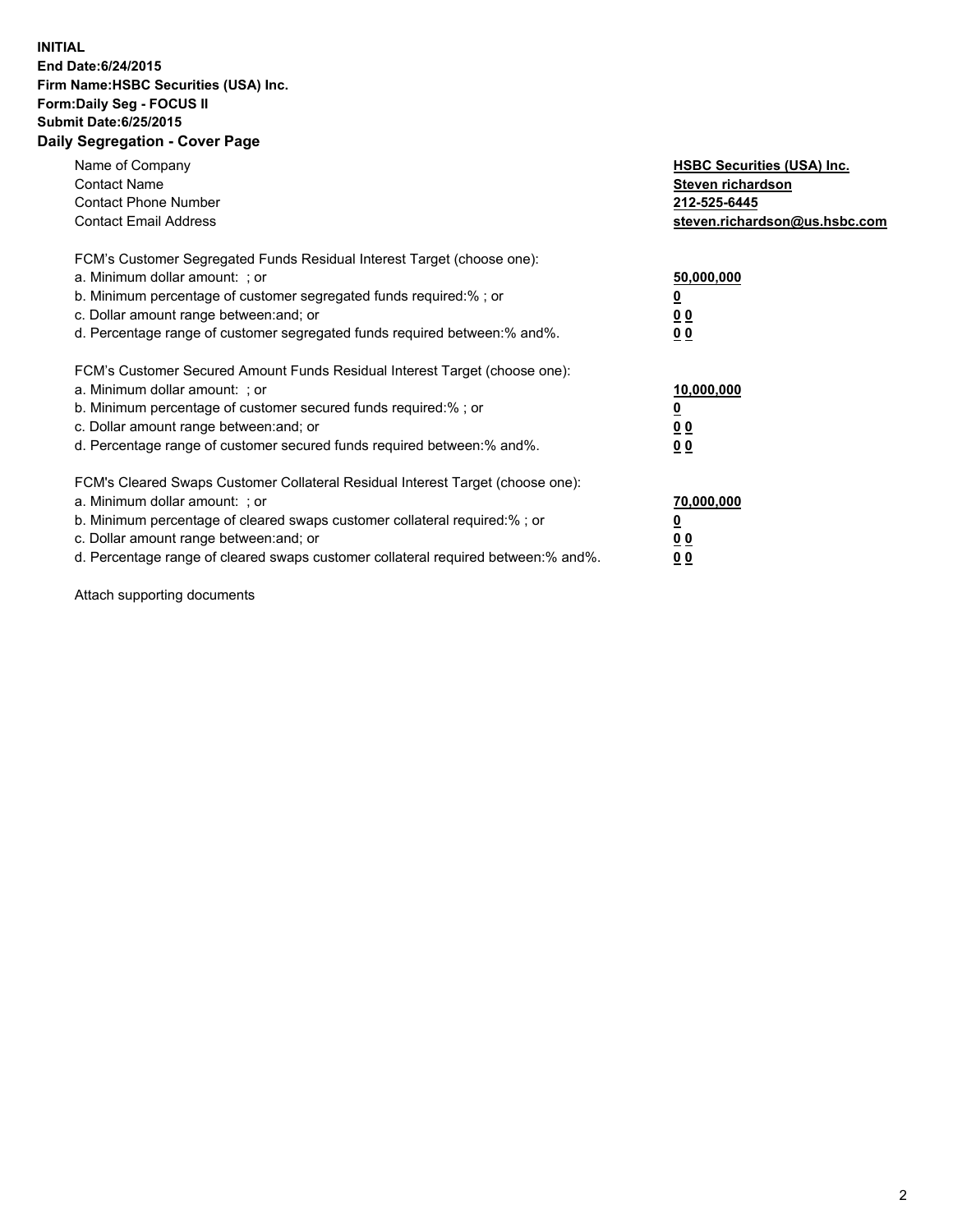**INITIAL End Date:6/24/2015 Firm Name:HSBC Securities (USA) Inc. Form:Daily Seg - FOCUS II Submit Date:6/25/2015 Daily Segregation - Secured Amounts**

Foreign Futures and Foreign Options Secured Amounts Amount required to be set aside pursuant to law, rule or regulation of a foreign government or a rule of a self-regulatory organization authorized thereunder **0** [7305] 1. Net ledger balance - Foreign Futures and Foreign Option Trading - All Customers A. Cash **61,241,986** [7315] B. Securities (at market) **40,522,853** [7317] 2. Net unrealized profit (loss) in open futures contracts traded on a foreign board of trade **4,375,763** [7325] 3. Exchange traded options a. Market value of open option contracts purchased on a foreign board of trade **0** [7335] b. Market value of open contracts granted (sold) on a foreign board of trade **0** [7337] 4. Net equity (deficit) (add lines 1. 2. and 3.) **106,140,602** [7345] 5. Account liquidating to a deficit and account with a debit balances - gross amount **476,683** [7351] Less: amount offset by customer owned securities **-414,409** [7352] **62,274** [7354] 6. Amount required to be set aside as the secured amount - Net Liquidating Equity Method (add lines 4 and 5) **106,202,876** [7355] 7. Greater of amount required to be set aside pursuant to foreign jurisdiction (above) or line 6. **106,202,876** [7360] FUNDS DEPOSITED IN SEPARATE REGULATION 30.7 ACCOUNTS 1. Cash in banks A. Banks located in the United States **29,797,827** [7500] B. Other banks qualified under Regulation 30.7 **0** [7520] **29,797,827** [7530] 2. Securities A. In safekeeping with banks located in the United States **40,522,853** [7540] B. In safekeeping with other banks qualified under Regulation 30.7 **0** [7560] **40,522,853** [7570] 3. Equities with registered futures commission merchants A. Cash **0** [7580] B. Securities **0** [7590] C. Unrealized gain (loss) on open futures contracts **0** [7600] D. Value of long option contracts **0** [7610] E. Value of short option contracts **0** [7615] **0** [7620] 4. Amounts held by clearing organizations of foreign boards of trade A. Cash **0** [7640] B. Securities **0** [7650] C. Amount due to (from) clearing organization - daily variation **0** [7660] D. Value of long option contracts **0** [7670] E. Value of short option contracts **0** [7675] **0** [7680] 5. Amounts held by members of foreign boards of trade A. Cash **63,122,826** [7700] B. Securities **0** [7710] C. Unrealized gain (loss) on open futures contracts **4,375,763** [7720] D. Value of long option contracts **0** [7730] E. Value of short option contracts **0** [7735] **67,498,589** [7740] 6. Amounts with other depositories designated by a foreign board of trade **0** [7760] 7. Segregated funds on hand **0** [7765] 8. Total funds in separate section 30.7 accounts **137,819,269** [7770] 9. Excess (deficiency) Set Aside for Secured Amount (subtract line 7 Secured Statement Page 1 from Line 8) **31,616,393** [7380] 10. Management Target Amount for Excess funds in separate section 30.7 accounts **10,000,000** [7780] 11. Excess (deficiency) funds in separate 30.7 accounts over (under) Management Target **21,616,393** [7785]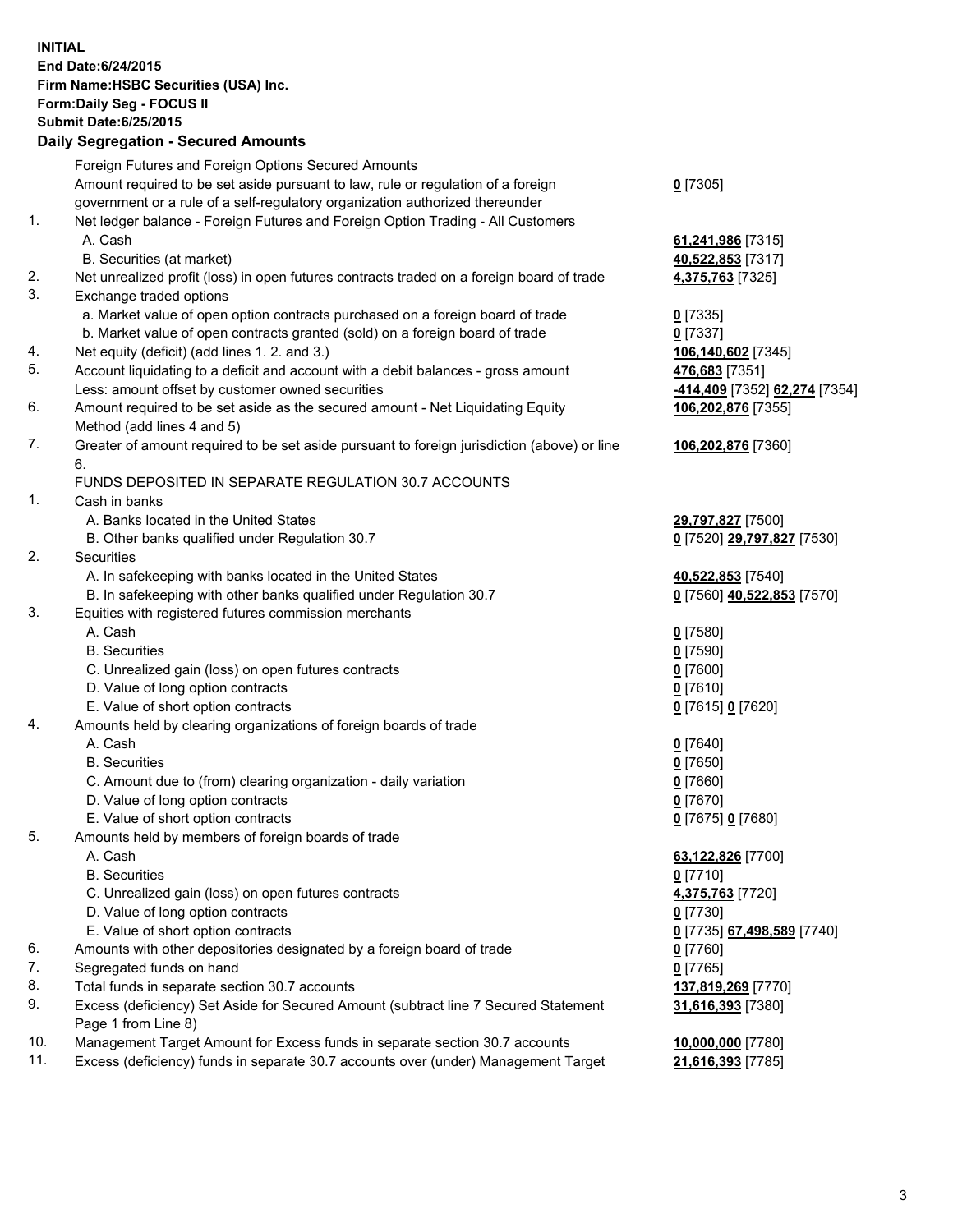|                                       | <b>INITIAL</b><br>End Date: 6/24/2015                                                          |                            |  |  |
|---------------------------------------|------------------------------------------------------------------------------------------------|----------------------------|--|--|
| Firm Name: HSBC Securities (USA) Inc. |                                                                                                |                            |  |  |
|                                       | Form: Daily Seg - FOCUS II                                                                     |                            |  |  |
|                                       | <b>Submit Date:6/25/2015</b>                                                                   |                            |  |  |
|                                       | Daily Segregation - Segregation Statement                                                      |                            |  |  |
|                                       | SEGREGATION REQUIREMENTS(Section 4d(2) of the CEAct)                                           |                            |  |  |
| $\mathbf{1}$ .                        | Net ledger balance                                                                             |                            |  |  |
|                                       | A. Cash                                                                                        | 140,893,271 [7010]         |  |  |
|                                       | B. Securities (at market)                                                                      | 688,995,442 [7020]         |  |  |
| 2.                                    | Net unrealized profit (loss) in open futures contracts traded on a contract market             | 127,077,135 [7030]         |  |  |
| 3.                                    | Exchange traded options                                                                        |                            |  |  |
|                                       | A. Add market value of open option contracts purchased on a contract market                    | 104,826,488 [7032]         |  |  |
|                                       | B. Deduct market value of open option contracts granted (sold) on a contract market            | -3,760,287 [7033]          |  |  |
| 4.                                    | Net equity (deficit) (add lines 1, 2 and 3)                                                    | 1,058,032,049 [7040]       |  |  |
| 5.                                    | Accounts liquidating to a deficit and accounts with                                            |                            |  |  |
|                                       | debit balances - gross amount                                                                  | 3,461,561 [7045]           |  |  |
|                                       | Less: amount offset by customer securities                                                     | -3,461,561 [7047] 0 [7050] |  |  |
| 6.                                    | Amount required to be segregated (add lines 4 and 5)                                           | 1,058,032,049 [7060]       |  |  |
|                                       | FUNDS IN SEGREGATED ACCOUNTS                                                                   |                            |  |  |
| 7.                                    | Deposited in segregated funds bank accounts                                                    |                            |  |  |
|                                       | A. Cash                                                                                        | 7,561,421 [7070]           |  |  |
|                                       | B. Securities representing investments of customers' funds (at market)                         | $0$ [7080]                 |  |  |
|                                       | C. Securities held for particular customers or option customers in lieu of cash (at            | 63,799,238 [7090]          |  |  |
|                                       | market)                                                                                        |                            |  |  |
| 8.                                    | Margins on deposit with derivatives clearing organizations of contract markets                 |                            |  |  |
|                                       | A. Cash                                                                                        | 245,146,216 [7100]         |  |  |
|                                       | B. Securities representing investments of customers' funds (at market)                         | 117,198,398 [7110]         |  |  |
|                                       | C. Securities held for particular customers or option customers in lieu of cash (at<br>market) | 625,196,204 [7120]         |  |  |
| 9.                                    | Net settlement from (to) derivatives clearing organizations of contract markets                | -40,943,805 [7130]         |  |  |
| 10.                                   | Exchange traded options                                                                        |                            |  |  |
|                                       | A. Value of open long option contracts                                                         | 104,826,488 [7132]         |  |  |
|                                       | B. Value of open short option contracts                                                        | $-3,760,287$ [7133]        |  |  |
| 11.                                   | Net equities with other FCMs                                                                   |                            |  |  |
|                                       | A. Net liquidating equity                                                                      | 40,819,953 [7140]          |  |  |
|                                       | B. Securities representing investments of customers' funds (at market)                         | $0$ [7160]                 |  |  |
|                                       | C. Securities held for particular customers or option customers in lieu of cash (at<br>market) | $0$ [7170]                 |  |  |
| 12.                                   | Segregated funds on hand                                                                       | $0$ [7150]                 |  |  |
| 13.                                   | Total amount in segregation (add lines 7 through 12)                                           | 1,159,843,826 [7180]       |  |  |
| 14.                                   | Excess (deficiency) funds in segregation (subtract line 6 from line 13)                        | 101,811,777 [7190]         |  |  |
| 15.                                   | Management Target Amount for Excess funds in segregation                                       | 50,000,000 [7194]          |  |  |
| 16.                                   | Excess (deficiency) funds in segregation over (under) Management Target Amount                 | 51,811,777 [7198]          |  |  |

Excess